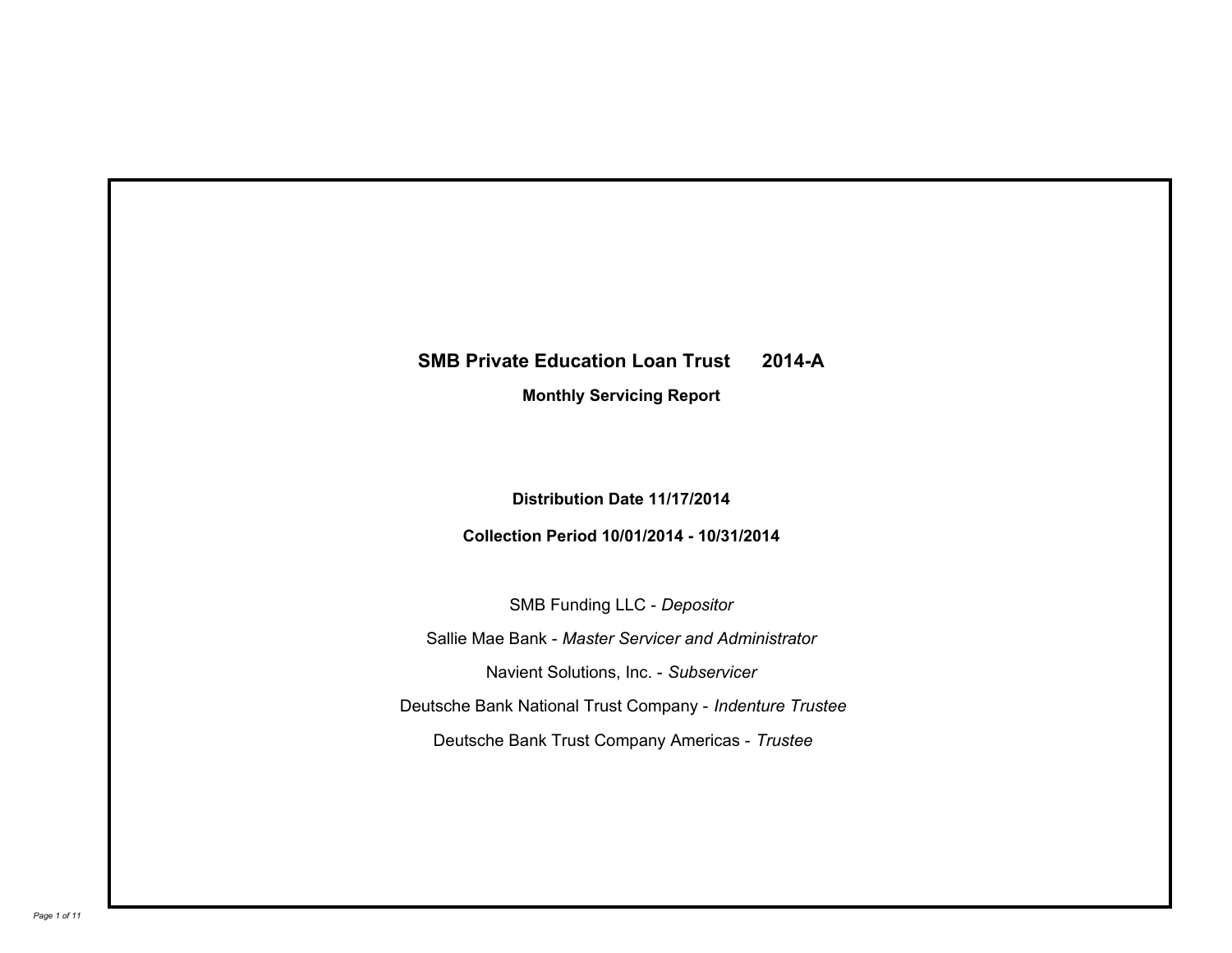| A | <b>Student Loan Portfolio Characteristics</b>   |                   | 08/07/2014       | 09/30/2014       | 10/31/2014       |
|---|-------------------------------------------------|-------------------|------------------|------------------|------------------|
|   | <b>Principal Balance</b>                        |                   | \$361,523,983.59 | \$359,566,949.61 | \$358,332,992.75 |
|   | Interest to be Capitalized Balance              |                   | 17,313,307.43    | 19,291,976.45    | 20,220,457.98    |
|   | Pool Balance                                    |                   | \$378,837,291.02 | \$378,858,926.06 | \$378,553,450.73 |
|   | Weighted Average Coupon (WAC)                   |                   | 7.81%            | 7.81%            | 7.81%            |
|   | Weighted Average Remaining Term                 |                   | 138.29           | 137.17           | 136.76           |
|   | Number of Loans                                 |                   | 33,555           | 33,431           | 33,336           |
|   | Number of Borrowers                             |                   | 26,651           | 26,017           | 25,950           |
|   | Pool Factor                                     |                   |                  | 1.000057109      | 0.999250759      |
|   | Since Issued Total Constant Prepayment Rate (1) |                   |                  | 3.01%            | 3.10%            |
| B | <b>Debt Securities</b>                          | <b>Cusip/Isin</b> | 10/15/2014       |                  | 11/17/2014       |
|   | A1                                              | 784456AA3         | \$111,295,561.17 |                  | \$109,756,337.71 |
|   | A <sub>2</sub> A                                | 784456AB1         | \$68,000,000.00  |                  | \$68,000,000.00  |
|   | A2B                                             | 784456AC9         | \$68,000,000.00  |                  | \$68,000,000.00  |
|   | A <sub>3</sub>                                  | 784456AD7         | \$50,000,000.00  |                  | \$50,000,000.00  |
|   | В                                               | 784456AE5         | \$36,000,000.00  |                  | \$36,000,000.00  |
|   | $\mathsf C$                                     | 784456AF2         | \$42,000,000.00  |                  | \$42,000,000.00  |
|   |                                                 |                   |                  |                  |                  |
| С | <b>Account Balances</b>                         |                   | 10/15/2014       |                  | 11/17/2014       |
|   | Reserve Account Balance                         |                   | \$958,735.00     |                  | \$958,735.00     |
|   |                                                 |                   |                  |                  |                  |
| D | <b>Asset / Liability</b>                        |                   | 10/15/2014       |                  | 11/17/2014       |
|   | Overcollateralization Percentage *              |                   | 12.03%           |                  | 12.36%           |
|   | Specified Overcollateralization Amount *        |                   | \$113,657,677.82 |                  | \$113,566,035.22 |
|   | Actual Overcollateralization Amount *           |                   | \$45,563,364.89  |                  | \$46,797,113.02  |
|   |                                                 |                   |                  |                  |                  |

\* Based on the Rated debt securities (Class A and Class B Bonds)

(1) Since Issued Total CPR calculations found in monthly servicing reports issued on or prior to September 15, 2015 originally included loans that were removed from the pool by the sponsor because they became ineligible for the pool between the cut-off date and settlement date. On October 5, 2015, Since Issued Total CPR calculations were revised to exclude these loans and all prior monthly servicing reports were restated. For additional information, see 'Since Issued CPR Methodology' found on page 11 of this report.

**I. Deal Parameters**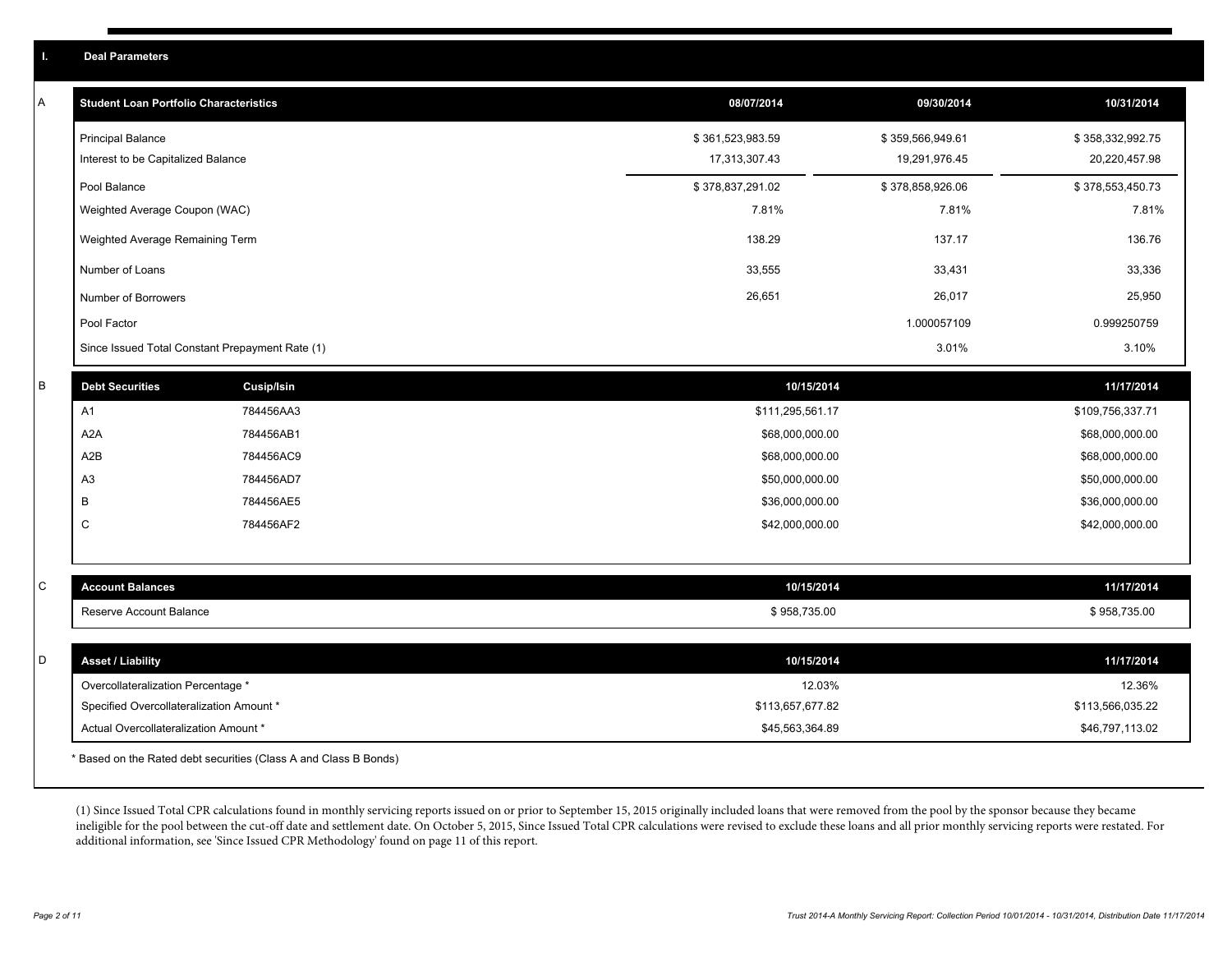| ш | 2014-A Trust Activity 10/01/2014 through 10/31/2014              |                |
|---|------------------------------------------------------------------|----------------|
| Α | <b>Student Loan Principal Receipts</b>                           |                |
|   | <b>Borrower Principal</b>                                        | 1,478,391.22   |
|   | <b>Consolidation Activity Principal</b>                          | 0.00           |
|   | Seller Principal Reimbursement                                   | 0.00           |
|   | Servicer Principal Reimbursement                                 | 0.00           |
|   | Delinquent Principal Purchases by Servicer                       | 0.00           |
|   | <b>Other Principal Deposits</b>                                  | 0.00           |
|   | <b>Total Principal Receipts</b>                                  | \$1,478,391.22 |
| в | <b>Student Loan Interest Receipts</b>                            |                |
|   | <b>Borrower Interest</b>                                         | 997,085.25     |
|   | <b>Consolidation Activity Interest</b>                           | 0.00           |
|   | Seller Interest Reimbursement                                    | 0.00           |
|   | Servicer Interest Reimbursement                                  | 0.00           |
|   | Delinquent Interest Purchases by Servicer                        | 0.00           |
|   | <b>Other Interest Deposits</b>                                   | 3,885.00       |
|   | <b>Total Interest Receipts</b>                                   | \$1,000,970.25 |
| С | <b>Recoveries on Realized Losses</b>                             | \$0.00         |
| D | <b>Investment Income</b>                                         | \$134.08       |
| Е | <b>Funds Borrowed from Next Collection Period</b>                | \$0.00         |
| F | <b>Funds Repaid from Prior Collection Period</b>                 | \$0.00         |
| G | Loan Sale or Purchase Proceeds                                   | \$0.00         |
| н | <b>Initial Deposits to Collection Account</b>                    | \$0.00         |
| ı | <b>Excess Transferred from Other Accounts</b>                    | \$0.00         |
| J | <b>Borrower Benefit Reimbursements</b>                           | \$0.00         |
| κ | <b>Gross Swap Receipt</b>                                        | \$0.00         |
| L | <b>Other Deposits</b>                                            | \$0.00         |
| М | <b>Other Fees Collected</b>                                      | \$0.00         |
| N | <b>AVAILABLE FUNDS</b>                                           | \$2,479,495.55 |
| O | Non-Cash Principal Activity During Collection Period             | \$244,434.36   |
| P | Aggregate Purchased Amounts by the Depositor, Servicer or Seller | \$0.00         |
| Q | Aggregate Loan Substitutions                                     | \$0.00         |

**II. 2014-A Trust Activity 10/01/2014 through 10/31/2014**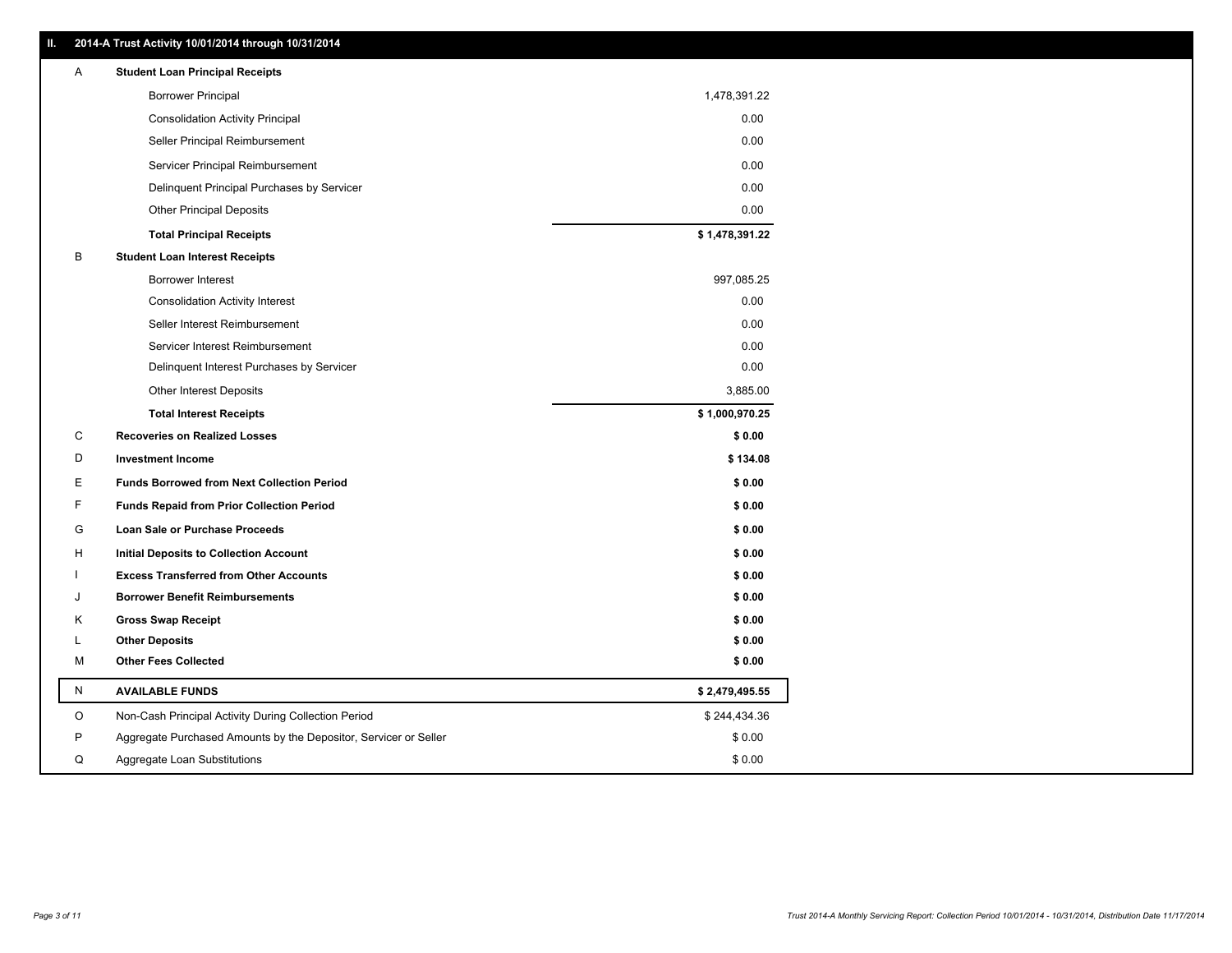|                   |                         | 10/31/2014               |         |                  | 09/30/2014     |                          |             |                  |                |
|-------------------|-------------------------|--------------------------|---------|------------------|----------------|--------------------------|-------------|------------------|----------------|
|                   |                         | <b>Wtd Avg</b><br>Coupon | # Loans | Principal        | % of Principal | <b>Wtd Avg</b><br>Coupon | # Loans     | Principal        | % of Principal |
| INTERIM:          | IN SCHOOL               | 8.38%                    | 8,006   | \$80,533,286.02  | 22.474%        | 8.40%                    | 8,146       | \$81,657,085.52  | 22.710%        |
|                   | <b>GRACE</b>            | 8.23%                    | 4,019   | \$39,903,385.35  | 11.136%        | 8.21%                    | 4,019       | \$40,192,317.32  | 11.178%        |
|                   | <b>DEFERMENT</b>        | 8.42%                    | 507     | \$4,101,163.27   | 1.145%         | 8.35%                    | 465         | \$3,732,023.96   | 1.038%         |
| <b>REPAYMENT:</b> | <b>CURRENT</b>          | 7.49%                    | 20,278  | \$228,797,441.26 | 63.851%        | 7.48%                    | 20,271      | \$228,735,861.88 | 63.614%        |
|                   | 31-60 DAYS DELINQUENT   | 8.73%                    | 176     | \$1,584,847.50   | 0.442%         | 8.90%                    | 193         | \$1,689,802.66   | 0.470%         |
|                   | 61-90 DAYS DELINQUENT   | 9.06%                    | 70      | \$625,024.15     | 0.174%         | 9.22%                    | 93          | \$875,205.06     | 0.243%         |
|                   | 91-120 DAYS DELINQUENT  | 9.36%                    | 45      | \$362,715.15     | 0.101%         | 0.00%                    | $\mathbf 0$ | \$0.00           | 0.000%         |
|                   | 121-150 DAYS DELINQUENT | 9.33%                    | 3       | \$20,532.73      | 0.006%         | 0.00%                    | $\mathbf 0$ | \$0.00           | 0.000%         |
|                   | FORBEARANCE             | 8.37%                    | 232     | \$2,404,597.32   | 0.671%         | 8.65%                    | 244         | \$2,684,653.21   | 0.747%         |
| <b>TOTAL</b>      |                         |                          | 33,336  | \$358,332,992.75 | 100.00%        |                          | 33,431      | \$359,566,949.61 | 100.00%        |

Percentages may not total 100% due to rounding \*

\*\* Smart Option Interest Only loans and \$25 Fixed Payment loans classified as in repayment whether student borrowers are in school, in grace, in deferment or required to make full principal and interest payments on their l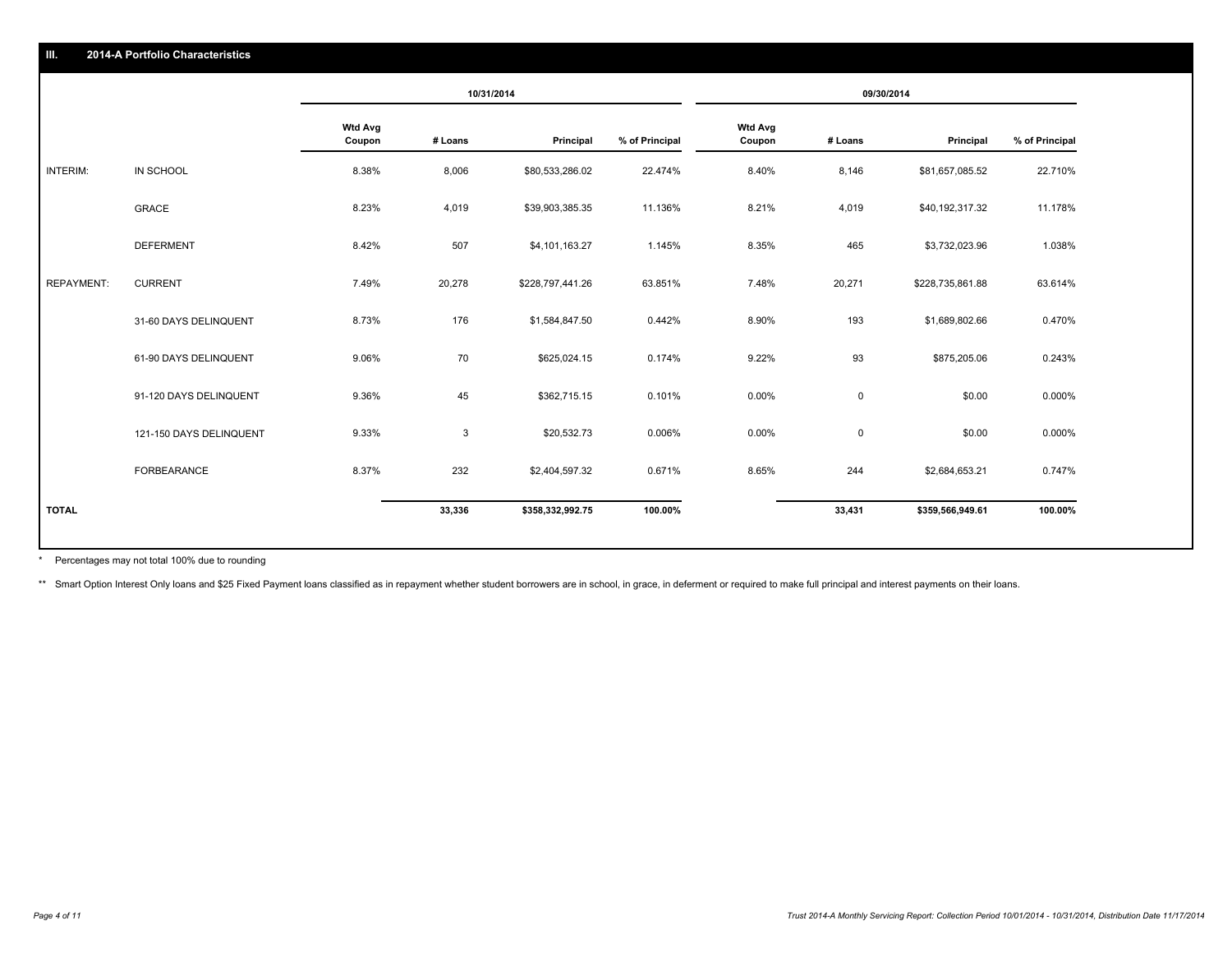|                                                         | 10/31/2014       | 9/30/2014        |
|---------------------------------------------------------|------------------|------------------|
| Pool Balance                                            | \$378,553,450.73 | \$378,858,926.06 |
| Total # Loans                                           | 33,336           | 33,431           |
| Total # Borrowers                                       | 25,950           | 26,017           |
| Weighted Average Coupon                                 | 7.81%            | 7.81%            |
| Weighted Average Remaining Term                         | 136.76           | 137.17           |
| Percent of Pool - Cosigned                              | 92.7%            | 92.6%            |
| Percent of Pool - Non Cosigned                          | 7.3%             | 7.4%             |
| Borrower Interest Accrued for Period                    | \$2,352,443.54   | \$2,284,709.09   |
| <b>Outstanding Borrower Interest Accrued</b>            | \$21,117,583.13  | \$20,174,692.11  |
| Gross Principal Realized Loss - Periodic                | \$154,579.92     | \$19,102.32      |
| Gross Principal Realized Loss - Cumulative              | \$201,678.26     | \$47,098.34      |
| Delinquent Principal Purchased by Servicer - Periodic   | \$0.00           | \$0.00           |
| Delinquent Principal Purchased by Servicer - Cumulative | \$0.00           | \$0.00           |
| Recoveries on Realized Losses - Periodic                | \$0.00           | \$0.00           |
| Recoveries on Realized Losses - Cumulative              | \$0.00           | \$0.00           |
| Net Losses - Periodic                                   | \$154,579.92     | \$19,102.32      |
| Net Losses - Cumulative                                 | \$201,678.26     | \$47,098.34      |
| <b>Cumulative Gross Defaults</b>                        | \$201,678.26     | \$47,098.34      |
| Change in Gross Defaults                                | \$154,579.92     | \$19,102.32      |
| Non-Cash Principal Activity - Capitalized Interest      | \$399,181.78     | \$218,056.26     |
| Since Issued Total Constant Prepayment Rate (CPR) (1)   | 3.10%            | 3.01%            |
| <b>Loan Substitutions</b>                               | \$0.00           | \$0.00           |
| <b>Cumulative Loan Substitutions</b>                    | \$0.00           | \$0.00           |
| <b>Unpaid Master Servicing Fees</b>                     | \$0.00           | \$0.00           |
| <b>Unpaid Sub-Servicing Fees</b>                        | \$0.00           | \$0.00           |
| <b>Unpaid Administration Fees</b>                       | \$0.00           | \$0.00           |
| Unpaid Carryover Master Servicing Fees Unpaid Carryover | \$0.00           | \$0.00           |
| <b>Sub-Servicing Fees</b>                               | \$0.00           | \$0.00           |
| Note Interest Shortfall                                 | \$0.00           | \$0.00           |

(1) Since Issued Total CPR calculations found in monthly servicing reports issued on or prior to September 15, 2015 originally included loans that were removed from the pool by the sponsor because they became ineligible fo pool between the cut-off date and settlement date. On October 5, 2015, Since Issued Total CPR calculations were revised to exclude these loans and all prior monthly servicing reports were restated. For additional informati 'Since Issued CPR Methodology' found on page 11 of this report.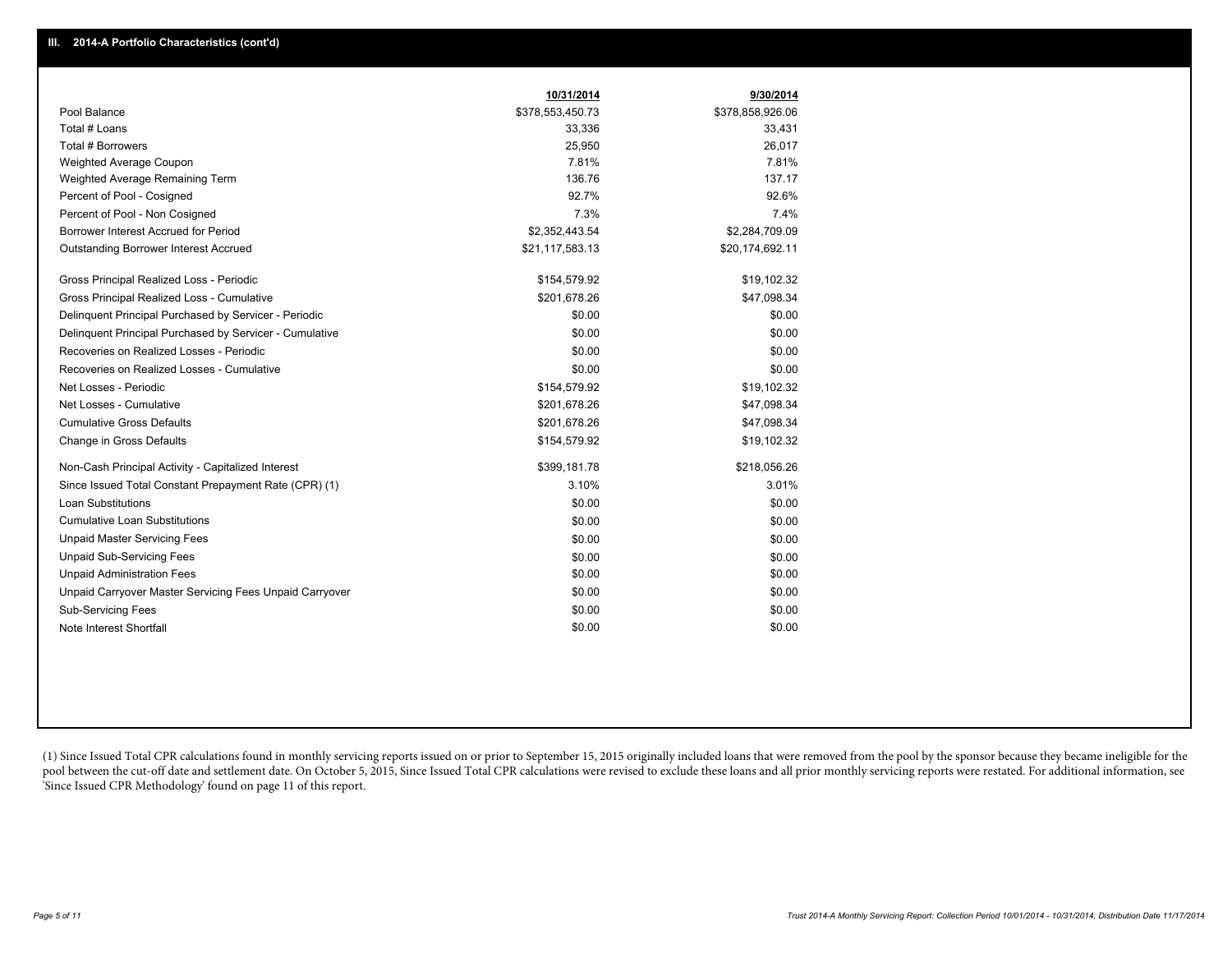### **IV. 2014-A Portfolio Statistics by Loan Program**

|                                                       | Weighted<br><b>Average Coupon</b> | # LOANS | <b>\$ AMOUNT</b> | $%$ *    |
|-------------------------------------------------------|-----------------------------------|---------|------------------|----------|
| - Smart Option Deferred Loans                         | 8.31%                             | 15,275  | \$148,570,725.70 | 41.462%  |
| - Smart Option Fixed Pay Loans                        | 7.91%                             | 9,888   | \$125,365,503.34 | 34.986%  |
| - Smart Option Interest-Only Loans                    | 6.70%                             | 8,173   | \$84,396,763.71  | 23.553%  |
| - Other Loan Programs                                 | 0.00%                             | 0.00    | \$0.00           | 0.000%   |
| <b>Total</b>                                          | 7.81%                             | 33,336  | \$358,332,992.75 | 100.000% |
| Prime Indexed Loans -- Monthly Reset Adjustable       |                                   |         | \$0.00           |          |
| Prime Indexed Loans -- Monthly Reset Non-Adjustable   |                                   |         | \$0.00           |          |
| Prime Indexed Loans -- Quarterly Reset Adjustable     |                                   |         | \$0.00           |          |
| Prime Indexed Loans -- Quarterly Reset Non-Adjustable |                                   |         | \$0.00           |          |
| Prime Indexed Loans -- Annual Reset                   |                                   |         | \$0.00           |          |
| <b>T-Bill Indexed Loans</b>                           |                                   |         | \$0.00           |          |
| <b>Fixed Rate Loans</b>                               |                                   |         | \$55,403,468.67  |          |
| <b>LIBOR Indexed Loans</b>                            |                                   |         | \$323,149,982.06 |          |
|                                                       |                                   |         |                  |          |

\* Note: Percentages may not total 100% due to rounding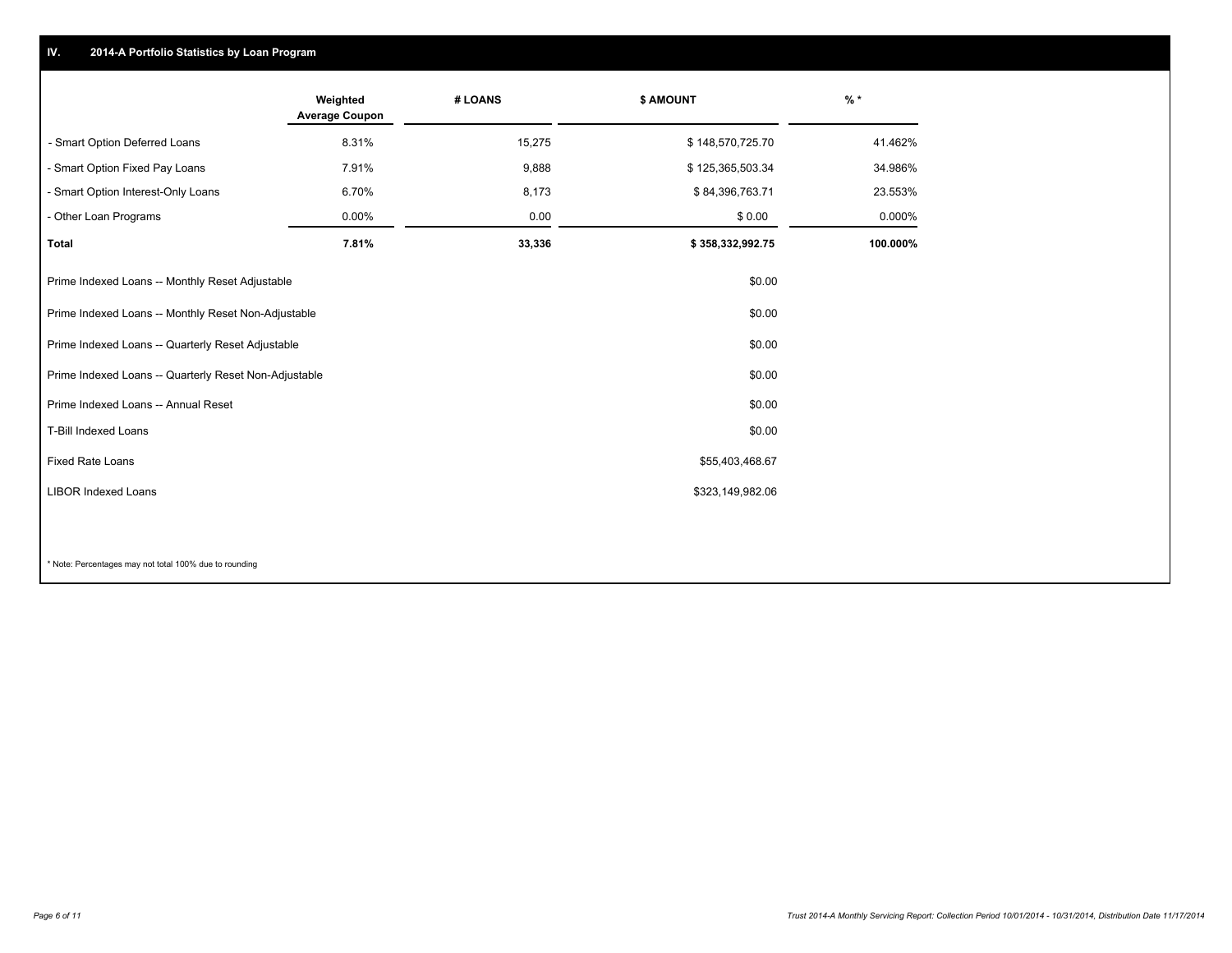|    |                                                                                                                                                                                                    | Specified Reserve Account Balance                                 | \$958,735.00     |  |  |  |
|----|----------------------------------------------------------------------------------------------------------------------------------------------------------------------------------------------------|-------------------------------------------------------------------|------------------|--|--|--|
|    |                                                                                                                                                                                                    | <b>Actual Reserve Account Balance</b>                             | \$958,735.00     |  |  |  |
| В. |                                                                                                                                                                                                    | <b>Principal Distribution Amount</b>                              |                  |  |  |  |
|    | Ъ.                                                                                                                                                                                                 | Class A Notes Outstanding                                         | \$297,295,561.17 |  |  |  |
|    | ii.                                                                                                                                                                                                | Pool Balance                                                      | \$378,553,450.73 |  |  |  |
|    | iii.                                                                                                                                                                                               | <b>First Priority Principal Distribution Amount</b>               | \$0.00           |  |  |  |
|    | iv.                                                                                                                                                                                                | Class A and B Notes Outstanding                                   | \$333,295,561.17 |  |  |  |
|    | v.                                                                                                                                                                                                 | First Priority Principal Distribution Amount                      | \$0.00           |  |  |  |
|    | VI.                                                                                                                                                                                                | Pool Balance                                                      | \$378,553,450.73 |  |  |  |
|    | Vİİ.                                                                                                                                                                                               | Specified Overcollateralization Amount                            | \$113,566,035.22 |  |  |  |
|    | viii.                                                                                                                                                                                              | <b>Regular Principal Distribution Amount</b>                      | \$68,308,145.66  |  |  |  |
|    |                                                                                                                                                                                                    |                                                                   |                  |  |  |  |
|    | ix.                                                                                                                                                                                                | <b>Notes Outstanding</b>                                          | \$375,295,561.17 |  |  |  |
|    | х.                                                                                                                                                                                                 | First Priority Principal Distribution Amount                      | \$0.00           |  |  |  |
|    | XI.                                                                                                                                                                                                | Regular Principal Distribution Amount                             | \$68,308,145.66  |  |  |  |
|    | XII.                                                                                                                                                                                               | Available Funds (after payment of waterfall items A through J) *  | \$0.00           |  |  |  |
|    | xiii.                                                                                                                                                                                              | Additional Principal Distribution Amount (min(ix - x - xi, xiii)) | \$0.00           |  |  |  |
|    | * Represents 50% of value if the principal balance of the notes is greater than 10% of initial principal balance of the notes or the Class A and Class B note are reduced to 0, otherwise the full |                                                                   |                  |  |  |  |

value is shown.

**V. 2014-A Reserve Account and Principal Distribution Calculations**

**A. Reserve Account**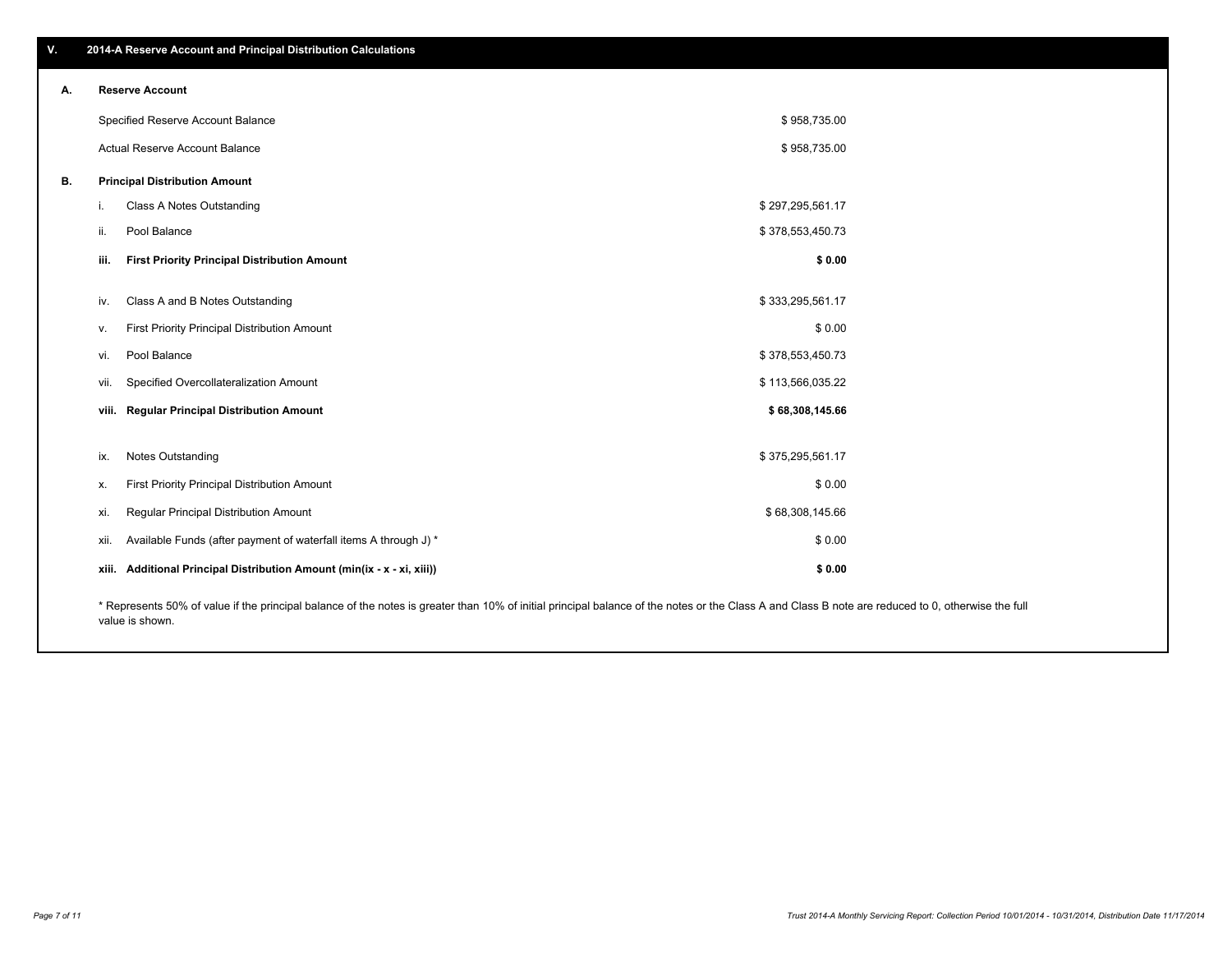|    |                                                                                        | Paid             | <b>Funds Balance</b> |
|----|----------------------------------------------------------------------------------------|------------------|----------------------|
|    | <b>Total Available Funds</b>                                                           |                  | \$2,479,495.55       |
| A  | <b>Trustee Fees</b>                                                                    | \$20,000.00      | \$2,459,495.55       |
| B  | i. Master Servicing Fees                                                               | \$14,981.96      | \$2,444,513.59       |
|    | ii. Sub-Servicing Fees                                                                 | \$224,729.34     | \$2,219,784.25       |
| C  | i. Administration Fees                                                                 | \$6,667.00       | \$2,213,117.25       |
|    | ii. Unreimbursed Administrator Advances plus any Unpaid                                | \$0.00           | \$2,213,117.25       |
| D  | Class A Noteholders Interest Distribution Amount                                       | \$396,393.79     | \$1,816,723.46       |
| Е  | First Priority Principal Payment                                                       | \$0.00           | \$1,816,723.46       |
| F  | Class B Noteholders Interest Distribution Amount                                       | \$120,000.00     | \$1,696,723.46       |
| G  | Class C Noteholders Interest Distribution Amount                                       | \$157,500.00     | \$1,539,223.46       |
| H  | Reinstatement Reserve Account                                                          | \$0.00           | \$1,539,223.46       |
|    | Regular Principal Distribution                                                         | \$1,539,223.46   | \$0.00               |
| J  | i. Carryover Master Servicing Fees                                                     | \$0.00           | \$0.00               |
|    | ii. Carryover Sub-servicing Fees                                                       | \$0.00           | \$0.00               |
| Κ  | Additional Principal Distribution Amount                                               | \$0.00           | \$0.00               |
| L  | Unpaid Expenses of Trustee                                                             | \$0.00           | \$0.00               |
| М  | Unpaid Expenses of Administrator                                                       | \$0.00           | \$0.00               |
| N  | Remaining Funds to the Excess Distribution Certificateholder                           | \$0.00           | \$0.00               |
|    | <b>Waterfall Conditions</b>                                                            |                  |                      |
|    |                                                                                        |                  |                      |
| А. | <b>Class C Noteholders' Interest Distribution Condition</b>                            |                  |                      |
|    | Pool Balance<br>i.                                                                     | \$378,553,450.73 |                      |
|    | Class A and B Notes Outstanding<br>ii.                                                 | \$333,295,561.17 |                      |
|    | Class C Noteholders' Interest Distribution Ration (i / ii)<br>iii.                     | 113.58%          |                      |
|    | Minimum Ratio<br>IV.                                                                   | 110.00%          |                      |
|    | Is the Class C Noteholders' Interest Distribution Condition Satisfied (iii > iv)<br>v. | Y                |                      |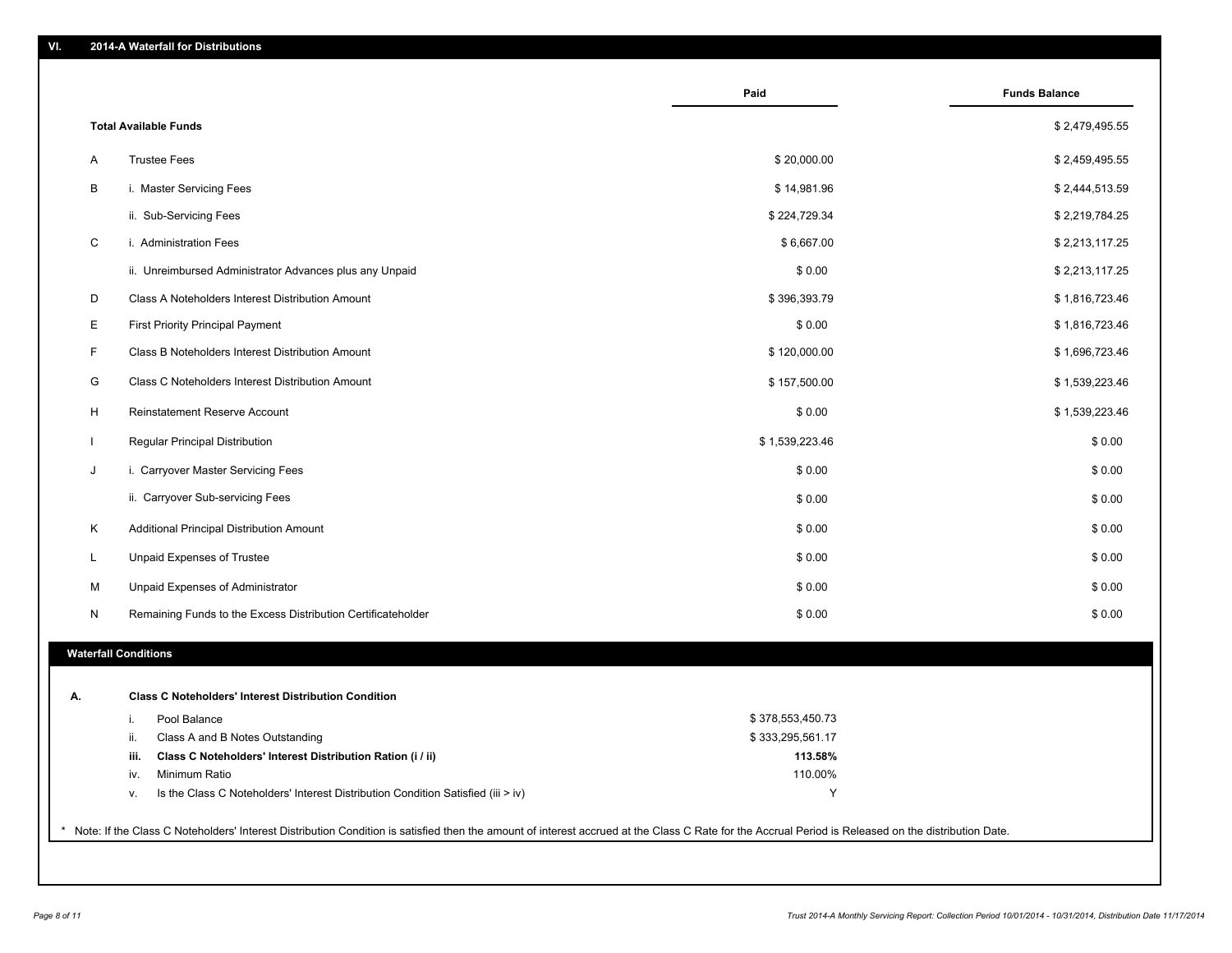| VII. | <b>2014-A Distributions</b> |
|------|-----------------------------|
|      |                             |

#### **Distribution Amounts**

|                                                            | A1                      | A <sub>2</sub> A        | A <sub>2</sub> B        |
|------------------------------------------------------------|-------------------------|-------------------------|-------------------------|
| Cusip/Isin                                                 | 784456AA3               | 784456AB1               | 784456AC9               |
| <b>Beginning Balance</b>                                   | \$111,295,561.17        | \$68,000,000.00         | \$68,000,000.00         |
| Index                                                      | <b>LIBOR</b>            | <b>FIXED</b>            | <b>LIBOR</b>            |
| Spread/Fixed Rate                                          | 0.50%                   | 3.05%                   | 1.15%                   |
| Record Date (Days Prior to Distribution)                   | 1 NEW YORK BUSINESS DAY | 1 NEW YORK BUSINESS DAY | 1 NEW YORK BUSINESS DAY |
| <b>Accrual Period Begin</b>                                | 10/15/2014              | 10/15/2014              | 10/15/2014              |
| <b>Accrual Period End</b>                                  | 11/17/2014              | 11/15/2014              | 11/17/2014              |
| Daycount Fraction                                          | 0.09166667              | 0.08333333              | 0.09166667              |
| Interest Rate*                                             | 0.65280%                | 3.05000%                | 1.30280%                |
| <b>Accrued Interest Factor</b>                             | 0.000598400             | 0.002541667             | 0.001194233             |
| <b>Current Interest Due</b>                                | \$66,599.26             | \$172,833.33            | \$81,207.87             |
| Interest Shortfall from Prior Period Plus Accrued Interest | $S -$                   | $S -$                   | $\mathsf{\$}$ -         |
| <b>Total Interest Due</b>                                  | \$66,599.26             | \$172,833.33            | \$81,207.87             |
| <b>Interest Paid</b>                                       | \$66,599.26             | \$172,833.33            | \$81,207.87             |
| <b>Interest Shortfall</b>                                  | $\frac{2}{3}$ -         | $S -$                   | $\mathcal{S}$ -         |
| <b>Principal Paid</b>                                      | \$1,539,223.46          | $\mathsf{\$}$ -         | $\mathsf{\$}$ -         |
| <b>Ending Principal Balance</b>                            | \$109,756,337.71        | \$68,000,000.00         | \$68,000,000.00         |
| Paydown Factor                                             | 0.013044267             | 0.000000000             | 0.000000000             |
| <b>Ending Balance Factor</b>                               | 0.930138455             | 1.000000000             | 1.000000000             |

\* Pay rates for Current Distribution. For the interest rates applicable to the next distribution date, please see https://www.salliemae.com/about/investors/data/SMBabrate.txt.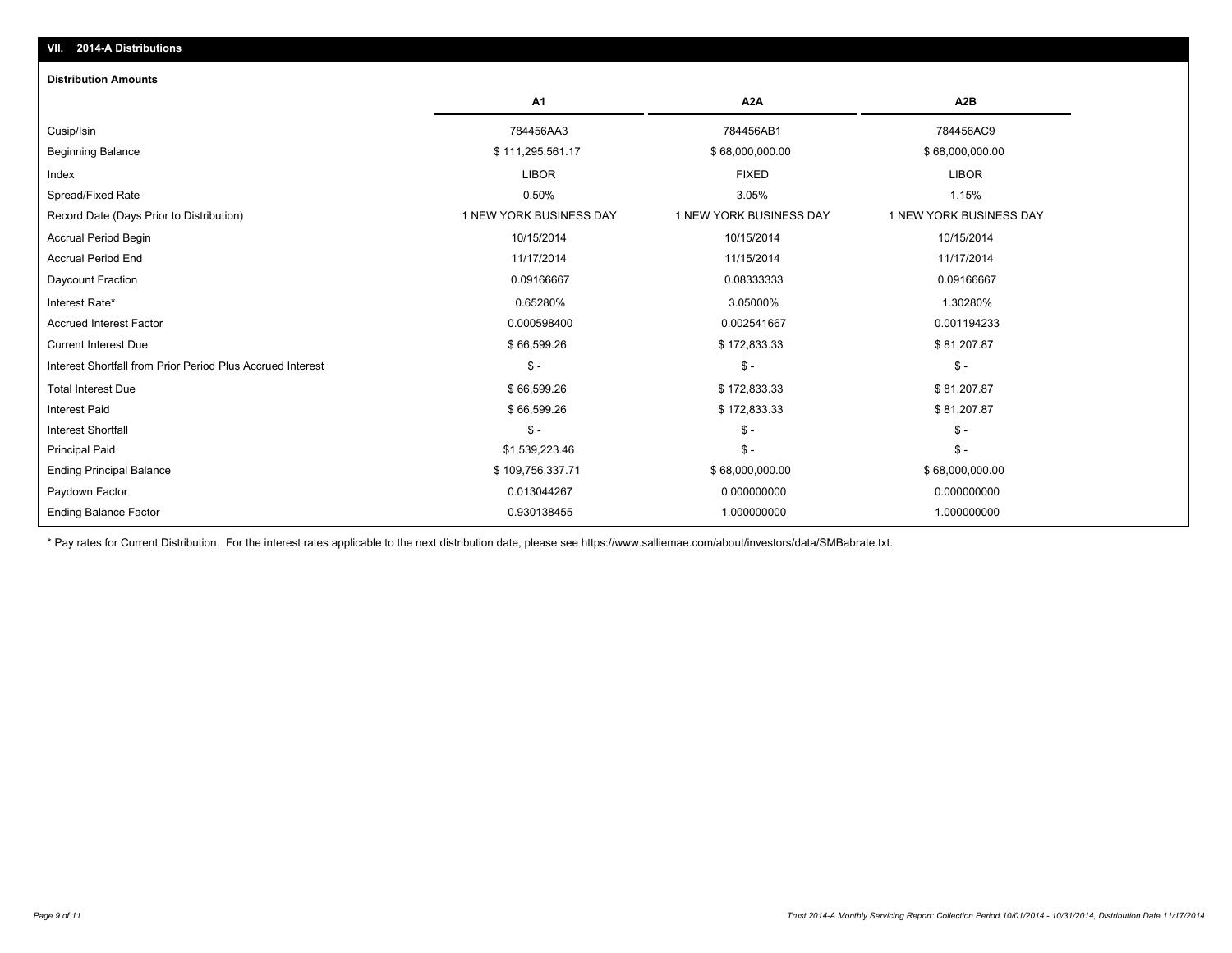| <b>AVITA DISCRIPTION</b>                                   |                         |                         |                         |
|------------------------------------------------------------|-------------------------|-------------------------|-------------------------|
| <b>Distribution Amounts</b>                                |                         |                         |                         |
|                                                            | A <sub>3</sub>          | в                       | C                       |
| Cusip/Isin                                                 | 784456AD7               | 784456AE5               | 784456AF2               |
| <b>Beginning Balance</b>                                   | \$50,000,000.00         | \$36,000,000.00         | \$42,000,000.00         |
| Index                                                      | <b>LIBOR</b>            | <b>FIXED</b>            | <b>FIXED</b>            |
| Spread/Fixed Rate                                          | 1.50%                   | 4.00%                   | 4.50%                   |
| Record Date (Days Prior to Distribution)                   | 1 NEW YORK BUSINESS DAY | 1 NEW YORK BUSINESS DAY | 1 NEW YORK BUSINESS DAY |
| <b>Accrual Period Begin</b>                                | 10/15/2014              | 10/15/2014              | 10/15/2014              |
| <b>Accrual Period End</b>                                  | 11/17/2014              | 11/15/2014              | 11/15/2014              |
| Daycount Fraction                                          | 0.09166667              | 0.08333333              | 0.08333333              |
| Interest Rate*                                             | 1.65280%                | 4.00000%                | 4.50000%                |
| <b>Accrued Interest Factor</b>                             | 0.001515067             | 0.003333333             | 0.003750000             |
| <b>Current Interest Due</b>                                | \$75,753.33             | \$120,000.00            | \$157,500.00            |
| Interest Shortfall from Prior Period Plus Accrued Interest | $\mathsf{\$}$ -         | $\mathsf{\$}$ -         | $\mathsf{\$}$ -         |
| <b>Total Interest Due</b>                                  | \$75,753.33             | \$120,000.00            | \$157,500.00            |
| <b>Interest Paid</b>                                       | \$75,753.33             | \$120,000.00            | \$157,500.00            |
| <b>Interest Shortfall</b>                                  | $\mathsf{\$}$ -         | $S -$                   | $\mathsf{\$}$ -         |
| <b>Principal Paid</b>                                      | $$ -$                   | $S -$                   | $S -$                   |
| <b>Ending Principal Balance</b>                            | \$50,000,000.00         | \$36,000,000.00         | \$42,000,000.00         |
| Paydown Factor                                             | 0.000000000             | 0.000000000             | 0.000000000             |
| <b>Ending Balance Factor</b>                               | 1.000000000             | 1.000000000             | 1.000000000             |

\* Pay rates for Current Distribution. For the interest rates applicable to the next distribution date, please see https://www.salliemae.com/about/investors/data/SMBabrate.txt.

**VII. 2014-A Distributions**